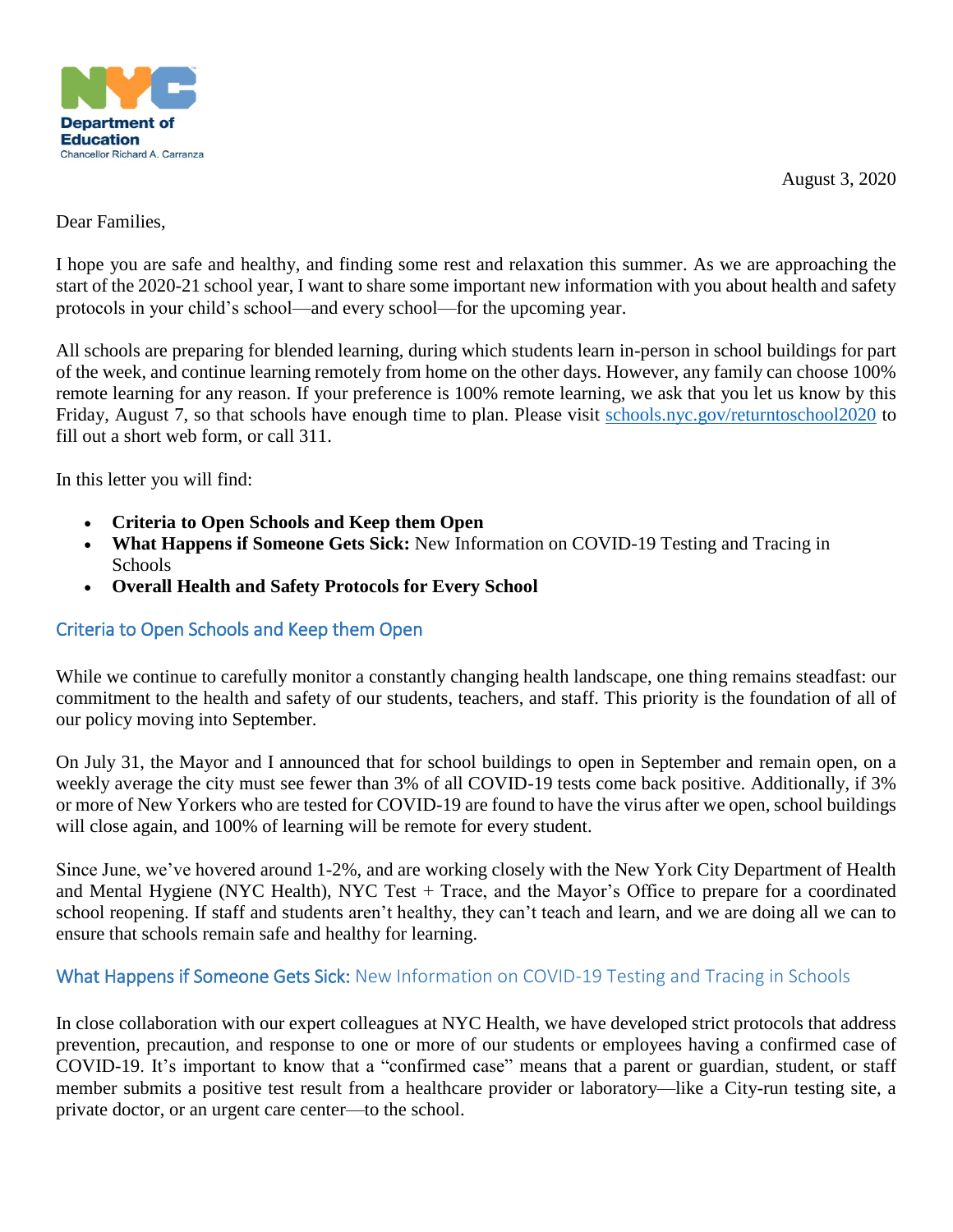

Our protocols to keep school communities healthy include:

- Prevention: Starting with the first day of the 2020-21 school year, if a student or staff member is feeling sick, they are required to stay home. Additionally, if their symptoms are consistent with COVID-19, they will be asked to get tested.
- **Feeling Sick in School:** If a student begins experiencing symptoms in school, they will be isolated and monitored by a school staff member until they are picked up by their parent or guardian. Staff members who become symptomatic at school must notify administration and immediately leave the building.
- **Testing:** All school staff members are asked to get [tested](https://www1.nyc.gov/site/coronavirus/get-tested/covid-19-testing.page) for COVID-19 in the days leading up to the beginning of school, and will be prioritized for expedited results at the 34 City-run testing sites. All school staff are also asked to get tested monthly during the school year. This free testing is also available for families citywide.
- **Tracing:** In the event of a confirmed COVID-19 case in a school, NYC Test + Trace and NYC Health will investigate to determine close contacts within the school. All students and teachers in the classroom with the confirmed case are assumed close contacts and will be instructed to self-quarantine for 14 days since their last exposure to that case. In older grades where students may travel between classes, this applies to all classes that the confirmed case was in.

If there's more than one case in a school, and it's not in the same classroom, learning will continue remotely and the school building will close for at least 24 hours while NYC Test + Trace and NYC Health investigate. Depending on the outcome of the investigation, affected classrooms or the whole building will remain closed for 14 days for quarantine.

Students will continue their learning remotely during any necessary quarantine periods.

 **Communication:** Whether symptoms begin at home or in school, there will be a clear flow of information to facilitate fast action and prevent spread. If a COVID-19 case is confirmed, schools will communicate to all families and students at school.

## **Overall Health and Safety Protocols for Every School**

Testing and tracing are part of several strict health protocols designed to keep our school communities healthy. Here are the key things that you and your family should know about NYC Department of Education (DOE) health and safety practices, policies, and protocols as we re-open our school buildings in September:

- At all times, students and staff must wear face coverings protecting their nose and mouth while at school or on their way to school. Exceptions will be made for children who can't wear a face covering for medical reasons, and for younger children who aren't developmentally able to wear a face covering.
- Students and staff must maintain six feet of physical distancing throughout the school day, anywhere on school grounds and to and from school.
- Schools will be cleaned throughout the day and disinfected each night, with special attention to high-touch areas.
- Face coverings, hand sanitizer, and cleaning supplies will be readily available in throughout every school.